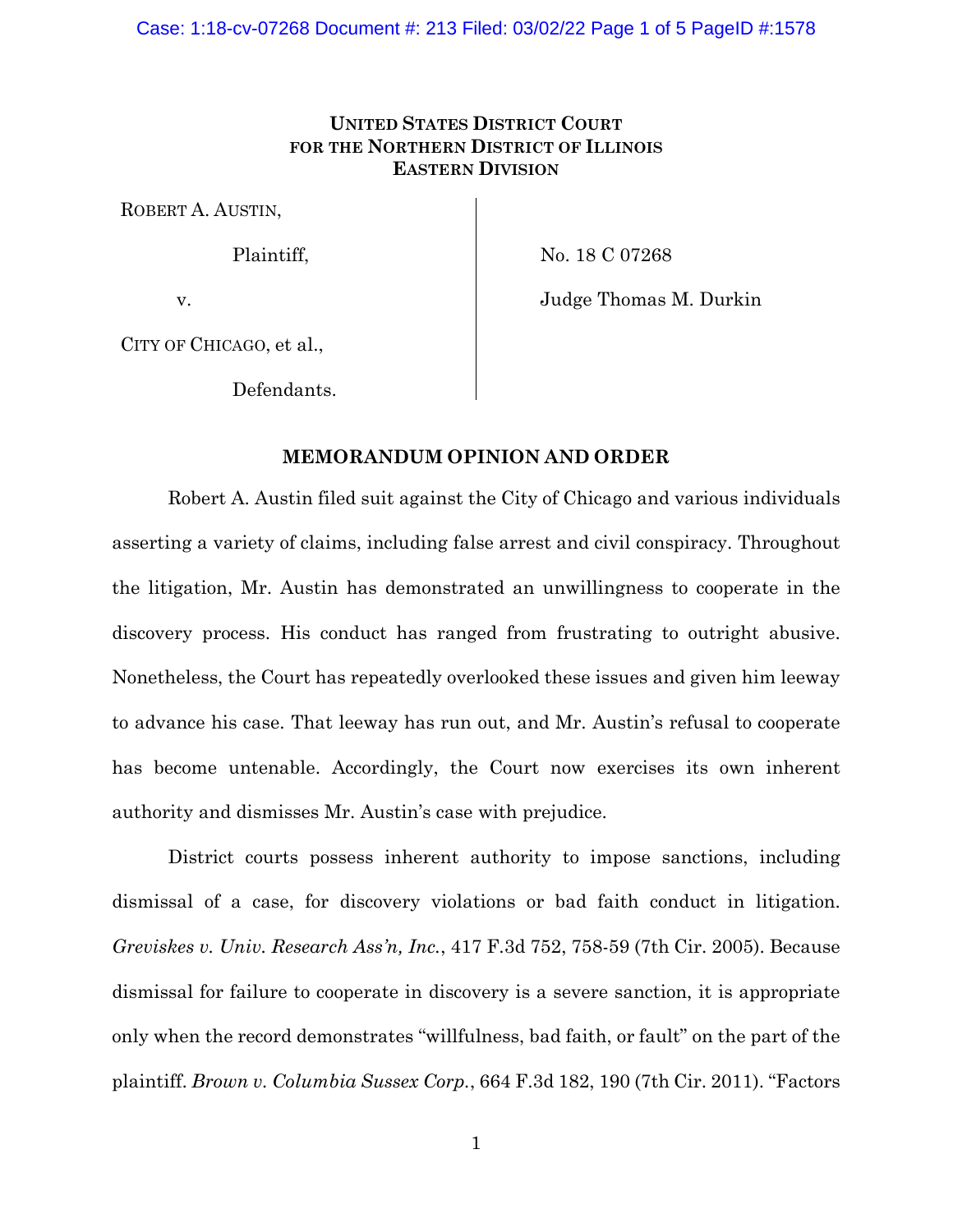#### Case: 1:18-cv-07268 Document #: 213 Filed: 03/02/22 Page 2 of 5 PageID #:1579

relevant to determining whether dismissal is an appropriate sanction include 'the plaintiff's pattern of and personal responsibility for [his misconduct], the prejudice to others from that noncompliance, the possible efficacy of lesser sanctions, and any demonstrated merit to the suit.'" *Mojapelo v. Nat'l R.R. Passenger Corp.*, 2018 WL 10809373, at \*1 (N.D. Ill. Feb. 22, 2018) (quoting *Pendell v. City of Peoria*, 799 F.3d 916, 917-18 (7th Cir. 2015)). A court should ordinarily warn a plaintiff of the possibility of dismissal before imposing such a sanction. *See Brown*, 664 F.3d at 192.

Mr. Austin's history of non-cooperation in discovery is outlined in the Court's previous orders. *See, e.g.*, R. 200. This has included the assertion of unfounded objections to routine discovery requests, the failure to provide complete answers to such requests, and the inclusion of vulgar and harassing language in his responses. His demands have necessitated rescheduling of his deposition and long delays in completing discovery. Because Mr. Austin is proceeding *pro se*, he is solely responsible for this behavior.

The willfulness of Mr. Austin's conduct is evident from its repetition, even in the face of court orders. Notably, after being warned that repeated inclusion of vulgarity in his discovery responses would result in dismissal of his case, he nonetheless copied the exact same offending language into his supplemental responses. Additionally, despite being warned that failure to provide basic information, or that citation to unrelated information filed on the docket, would result in dismissal of his case, Mr. Austin continued to do so in his supplemental responses. The result has been serious prejudice to Defendants' efforts to investigate and defend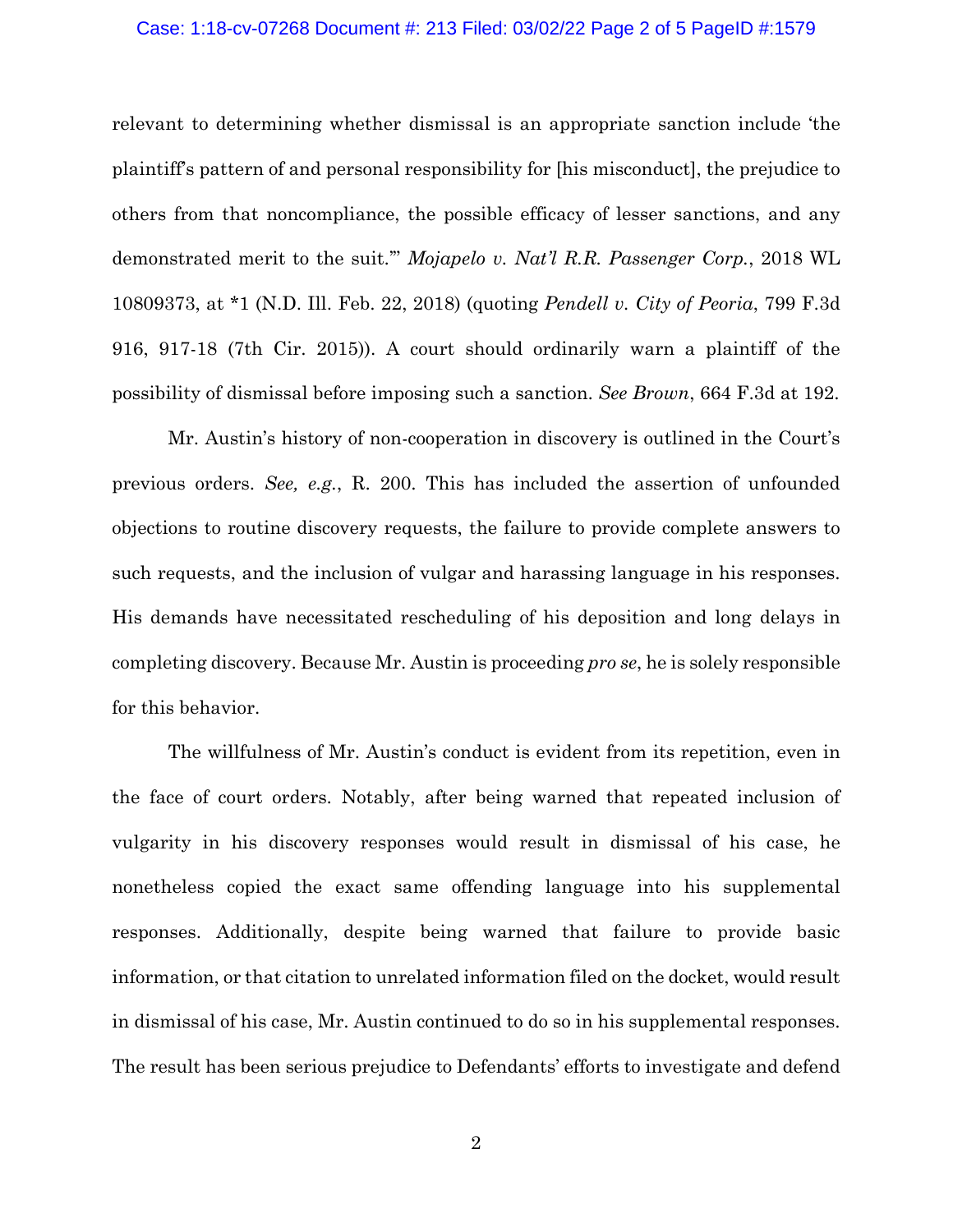#### Case: 1:18-cv-07268 Document #: 213 Filed: 03/02/22 Page 3 of 5 PageID #:1580

against Mr. Austin's claims. They have incurred substantial unnecessary costs in bringing multiple discovery motions, nearly all of which have been granted. Defense counsel have also endured baseless attacks on their professional character, both in Mr. Austin's written submissions and during his appearances before this Court.

Despite this obstruction, the Court has given Mr. Austin every opportunity to pursue his claims. This extended up to the Court's status hearing on March 2, 2022, in which the Court denied Defendants' most recent motion to compel, effectively excusing Mr. Austin's failure to complete written discovery notwithstanding the prejudice to Defendants. The Court instructed the parties to proceed with his deposition. However, Mr. Austin refused to engage in a good faith effort to schedule that deposition, insisting that he would not accept phone calls, texts, or emails from defense counsel for scheduling purposes, and that all communication occur by mail.

This would be an unreasonable demand in any scenario. Here, when the Court had already granted Mr. Austin's request that the deposition take place in the courthouse building, rather than at defense counsel's office, because of his concern over the "antics" of Defendants and their attorneys, $\frac{1}{1}$  it would be a logistical impossibility. Mr. Austin's flat refusal to accommodate basic discovery practices offers no indication that lesser sanctions would be effective.

Given the multiple warnings over the course of several months that he faced dismissal of his case, Mr. Austin's continual refusal to cooperate cannot be considered

<sup>1</sup> As the Court has previously stated, defense counsel's conduct in this case has been entirely appropriate.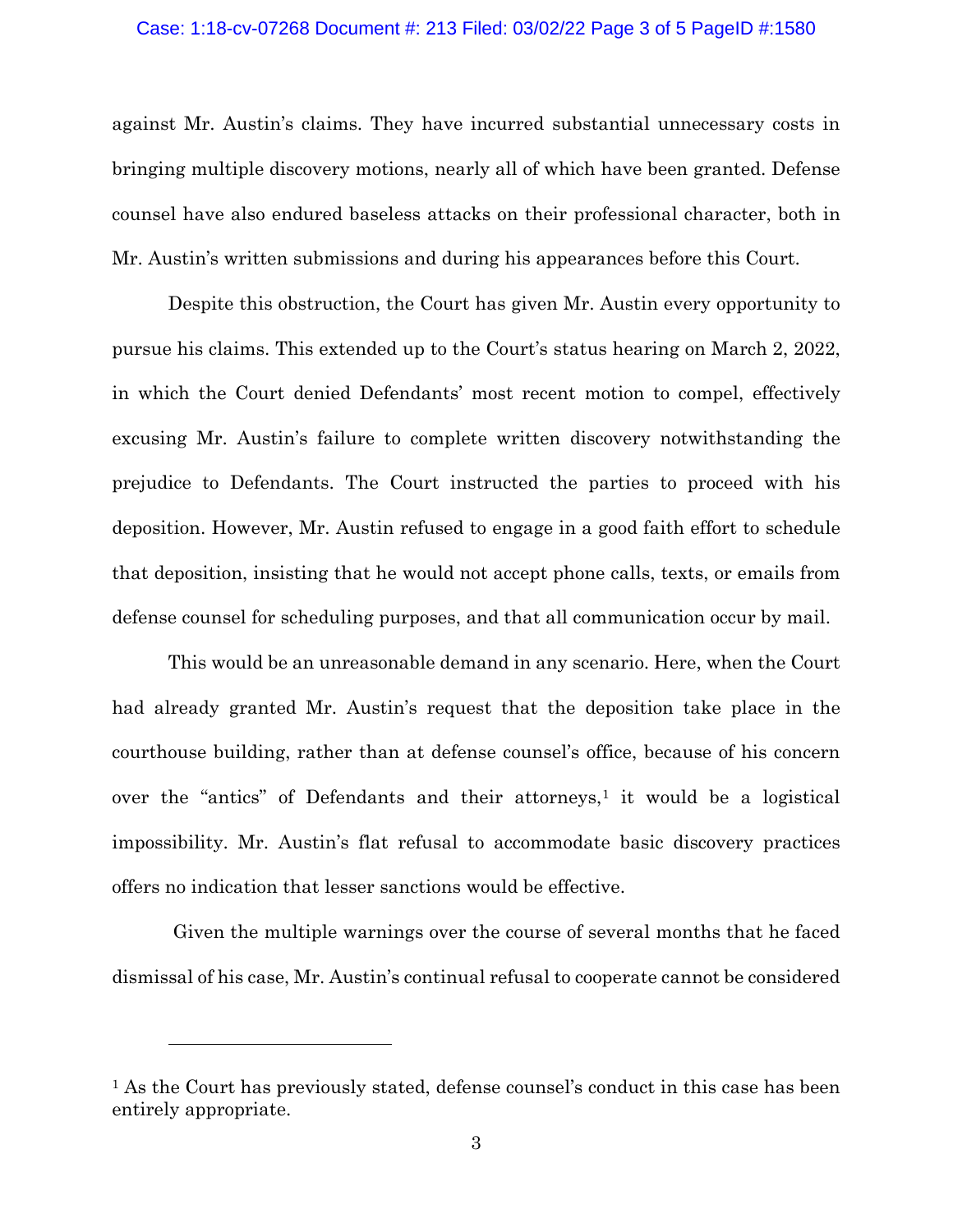anything other than bad faith. Dismissal is appropriate in such a scenario. The Court recognizes the severity of this sanction but cannot tolerate this behavior any longer. For these reasons, Mr. Austin's case is dismissed with prejudice. All other outstanding motions in this case are denied as moot.

### Notice of Appeal Rights

Plaintiff is advised that this is a final decision ending his case in this Court. If he wishes to appeal, he must file a notice of appeal with this Court within thirty days of the entry of judgment. *See* Fed. R. App. P. 4(a)(1). Plaintiff need not bring a motion to reconsider this Court's ruling to preserve his appellate rights. However, if Plaintiff wishes the Court to reconsider its judgment, he may file a motion under Federal Rule of Civil Procedure 59(e) or 60(b). Any Rule 59(e) motion must be filed within 28 days of the entry of this judgment. *See* Fed. R. Civ. P. 59(e). The time to file a motion pursuant to Rule 59(e) cannot be extended. *See* Fed. R. Civ. P. 6(b)(2). A timely Rule 59(e) motion suspends the deadline for filing an appeal until the Rule 59(e) motion is ruled upon. *See* Fed. R. App. P. 4(a)(4)(A)(iv). Any Rule 60(b) motion must be filed within a reasonable time and, if seeking relief under Rule  $60(b)(1)$ ,  $(2)$ , or  $(3)$ , must be filed no more than one year after entry of the judgment or order. *See* Fed. R. Civ. P. 60(c)(1). The time to file a Rule 60(b) motion cannot be extended. *See* Fed. R. Civ. P. 6(b)(2). A Rule 60(b) motion suspends the deadline for filing an appeal until the Rule 60(b) motion is ruled upon only if the motion is filed within 28 days of the entry of judgment. *See* Fed. R. App. P. 4(a)(4)(A)(vi).